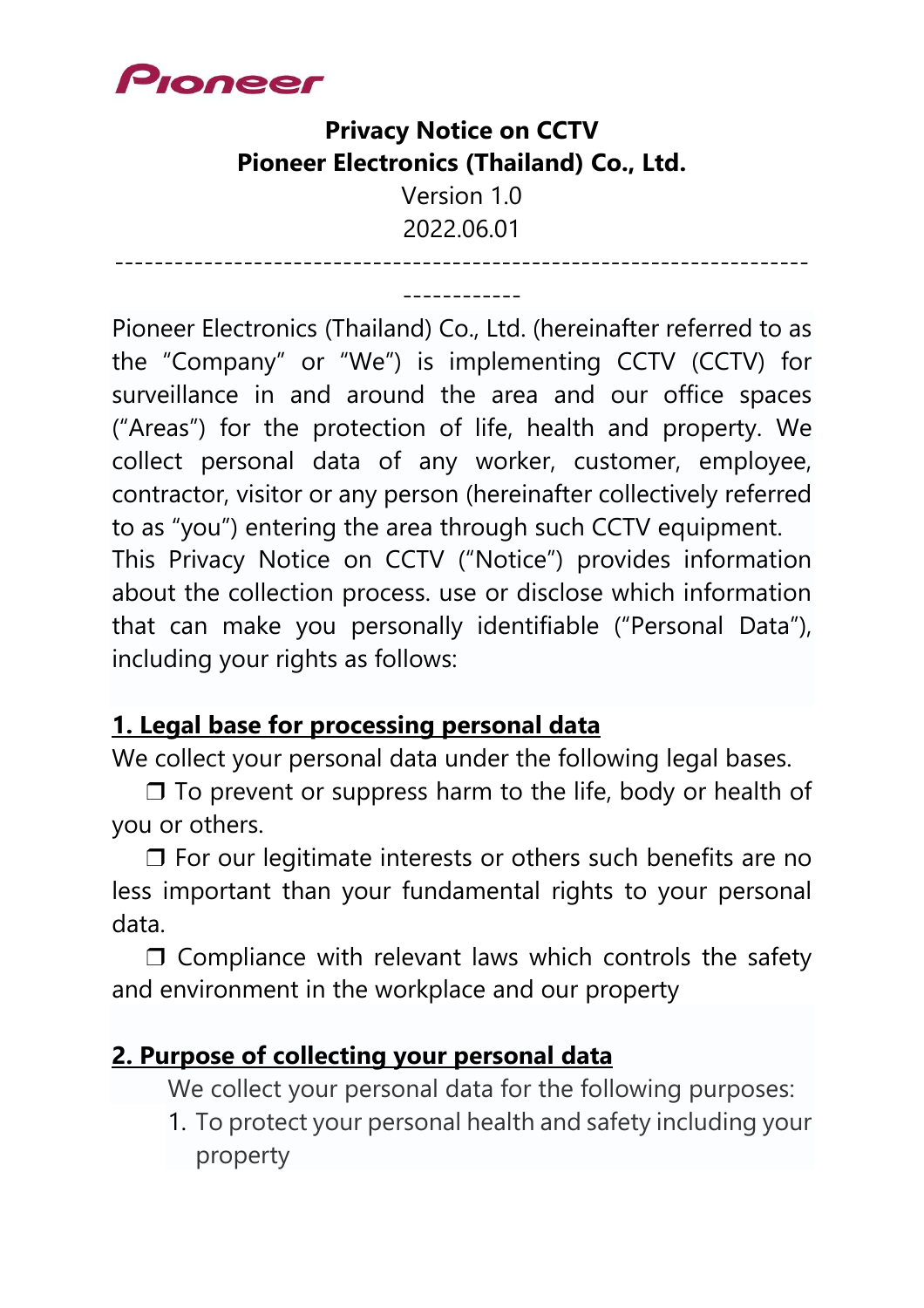

- 2. To protect our buildings, offices, facilities and property from damage, obstruction, destruction of property or other crimes.
- 3. To support agencies involved in law enforcement to deter, prevent, search and prosecute.
- 4. To assist in dispute resolution processes that occur during disciplinary or grievance proceedings.
- 5. To assist in the investigation process or the process of submitting complaints
- 6. To assist in the process of initiating or preventing civil litigation. This includes but is not limited to legal proceedings related to employment.

#### **3. Personal data we collect and use**

For the purposes stated in item 2 . We install CCTV in a visible location. There will be a warning sign indicating the use of CCTV at the entrance and exit including areas that we deem appropriate as points that need to be monitored to collect your personal information when you enter the following areas:

#### **Items of personal data collected**

- Your still and moving footage, images
- voice
- Your belonging property e.g., vehicles, bags, hats, clothes, etc.

However, we will not install CCTV cameras in areas that may unduly infringe upon your fundamental rights such as rooms, restrooms, or places for worker rest.

#### **4. Disclosure of your personal data**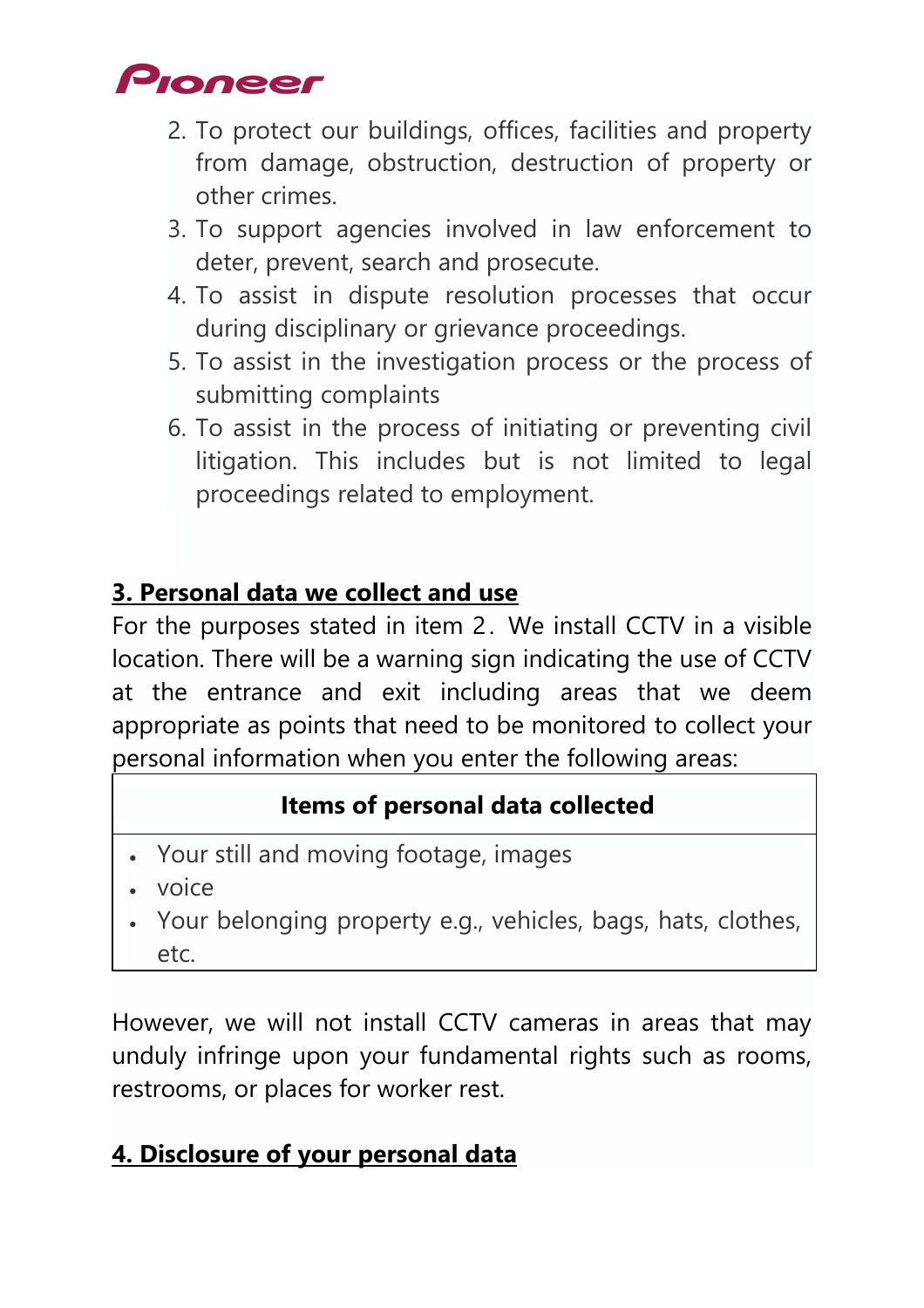# Pioneer

We will keep your personal data confidential on CCTV and will not disclose it unless it is necessary for us to achieve the monitoring objectives set forth in this Notice. We may disclose information on CCTV to the following categories of entities:

- 1. An agency having powers and duties as required by law to help support in law enforcement or for investigations or litigation.
- 2. Third Party Service Providers for the necessity of ensuring the prevention or suppression of harm to life, body, health and property of you or others.

# **5. Your rights as a data subject**

You can exercise your rights under the Personal Data Protection Act B.E. as follows

- 1. The right to access, obtain a copy and request disclosure of the origin of your personal data that we collect. Unless we have the right to refuse your request by law or court order. or in the event that your request will have an effect that may damage the rights and freedoms of others.
- 2. The right to request correction of your personal data that is inaccurate or incomplete to be accurate, current, complete and not cause misunderstandings.
- 3. The right to request the suspension of the use of your personal data in any of the following cases
	- 3.1. During the period we review your request to correct your personal data. complete and current
	- 3.2. Your personal data is collected unlawful use or disclosure
	- 3.3. When your personal data is no longer necessary to keep it for the purposes we have stated in the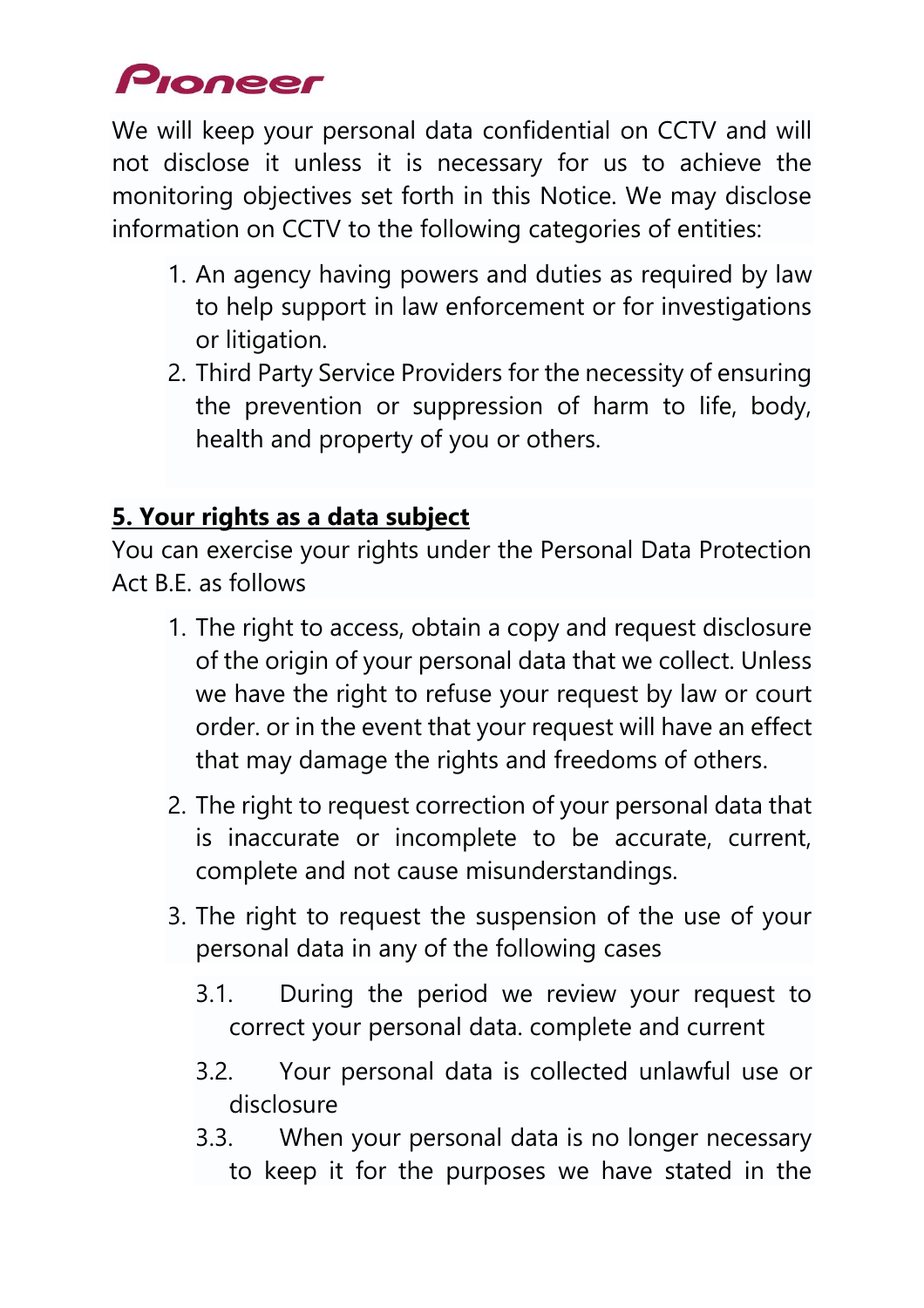# Pioneer

collection. But you want us to keep that data for the purposes of exercising your legal rights.

- 3.4. During the period we are proving to you the legitimate grounds for collecting, use or disclose your personal data or investigate the need to collect, use or disclose your personal data for the public interest due to the fact that you have exercised the right to object to the collection, use or disclosure of your personal data.
- 4. The right to object to the collection, use or disclosure of your personal data unless we have grounds to lawfully decline your request (for example, we can demonstrate that there are more legitimate grounds for collecting, using or disclosing your personal data or for the establishment of legal claims compliance or exercise of legal claims or for the public benefit of our mission).

#### **6. Period of retention of personal information**

To achieve the objectives of surveillance by using CCTV equipment as specified in this notice. We will retain your personal data on CCTV for a period of approximately 2 to 4 weeks from the date of recording of the incident.

#### **7. Security of personal data**

We have appropriate measures to maintain the security of your personal data both technically and administratively to prevent data loss or unauthorized access, delete, destroy, use, change, modify or disclose personal data.

# **8. Responsibilities of the Data Controller**

We require that only the officers who have the authority involved in collecting, using or disclosing personal data for this processing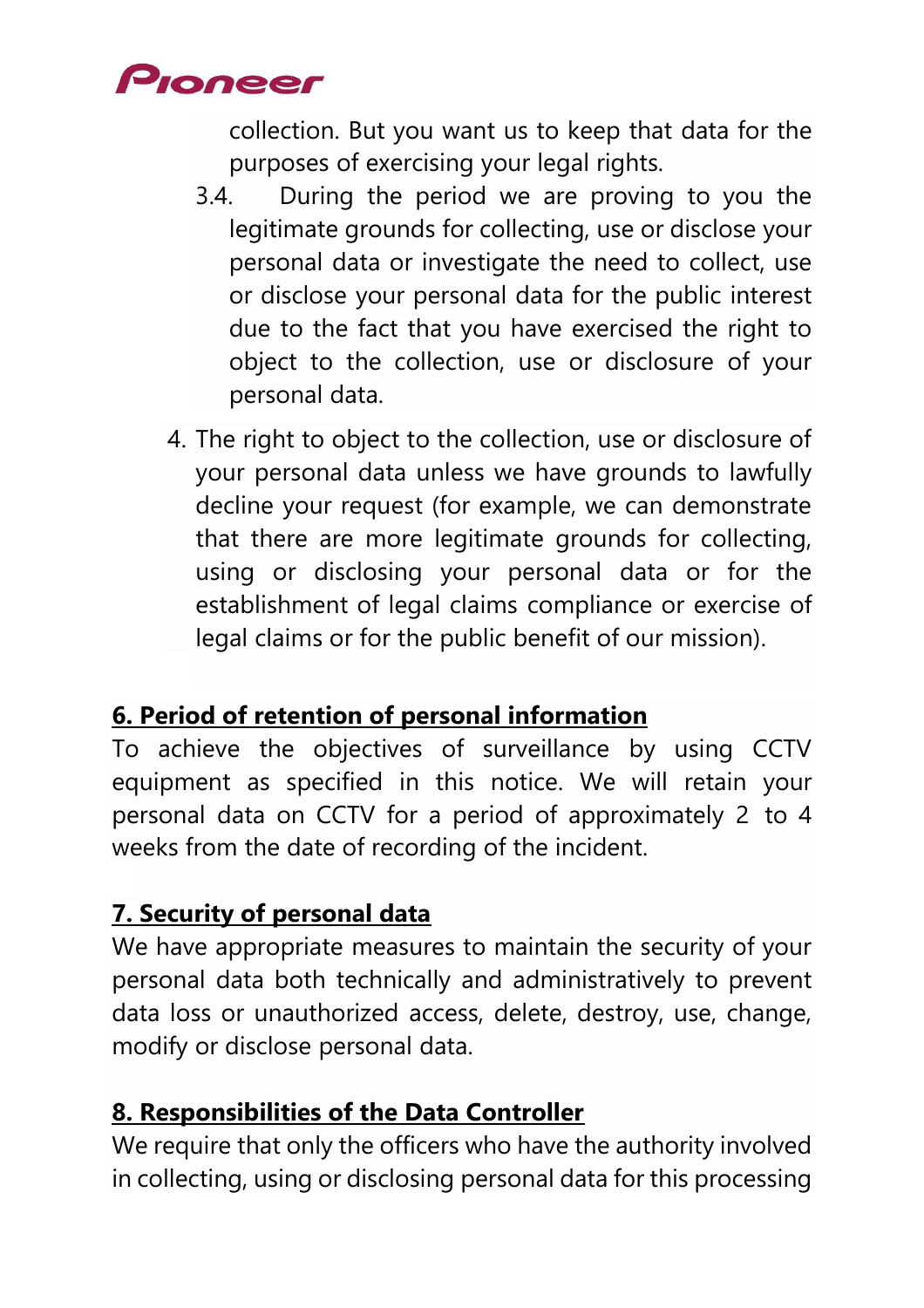# Pioneer

activity will have access to your personal data. We will ensure the officers strictly comply with this notice.

# **9. Amendments to the Privacy Notice**

To update or change this notice, We may consider changes as we deem appropriate. We will notify you through our website with the date of the latest version. However, we encourage you to check regularly for new notice especially before you enter our area.

Entering your area, This is considered an acknowledgment of the agreement in this notice. Please suspend access to the area, If you do not agree with the terms of this notice. If you continue to enter the area after this notice has been revised and posted in the above channels. You will be deemed to have been informed of such changes.

# **10. Our Contact Details**

If you wish to exercise your rights above, or if you have any queries about your personal data under this notice, please contact us at :

# **1. Data Controller**

- Pioneer Electronics (Thailand) Co., Ltd.
- Address: 17<sup>th</sup> Floor, KPN Tower, 719 Rama 9, Bangkapi, Huaykwang, Bangkok 10310
- Tel : 02-717-0777

# **2. Data Protection Officer : DPO**

- Wanna Sirimethanon
- Address: 17<sup>th</sup> Floor, KPN Tower, 719 Rama 9, Bangkapi, Huaykwang, Bangkok 10310